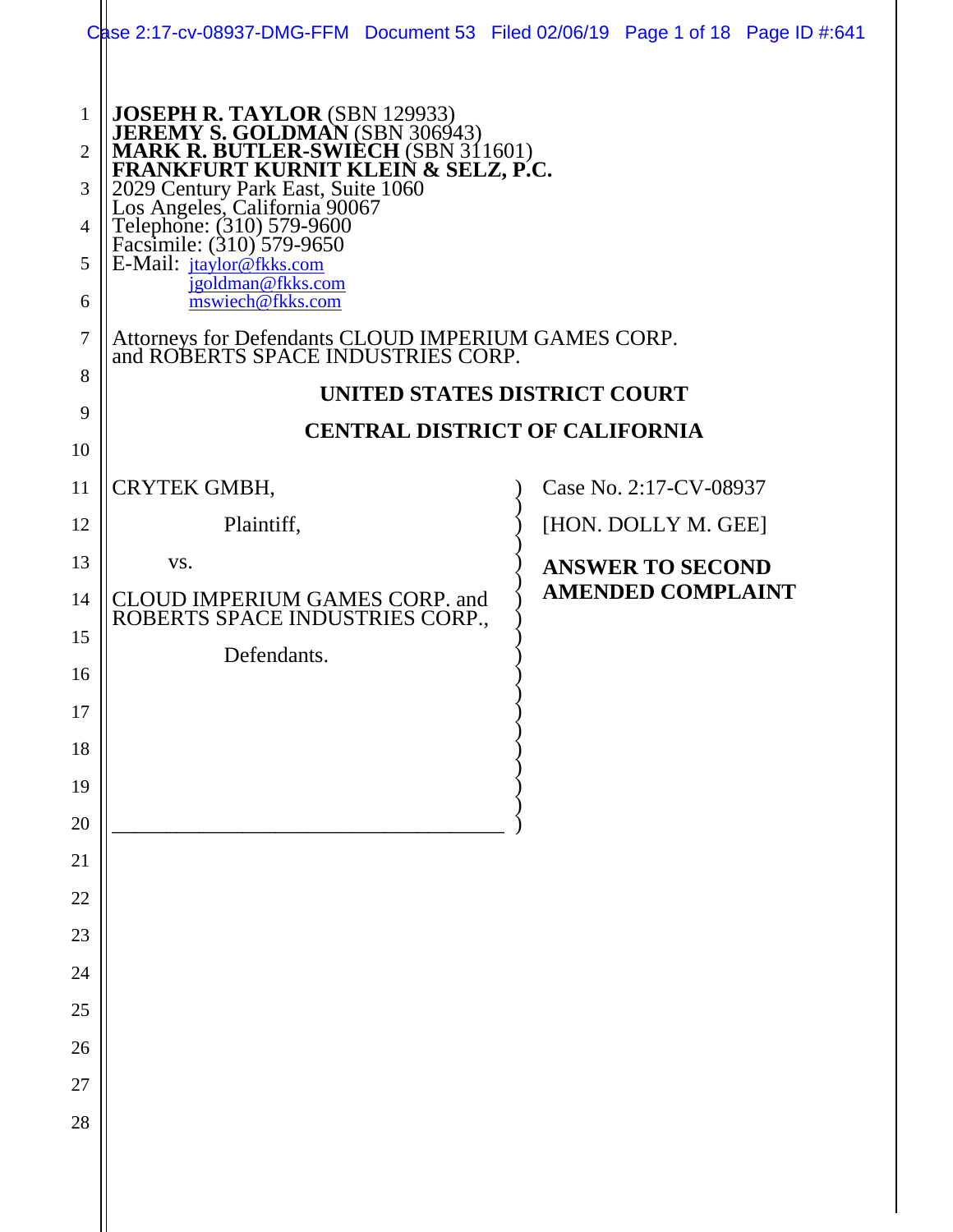1 2 For their answer to Plaintiff Crytek GmbH's ("Crytek") Second Amended Complaint [ECF 39] ("SAC"), Cloud Imperium Games Corp. ("CIG") and Roberts Space Industries Corp. ("RSI") (together, "Defendants") state as follows:

# **SECOND AMENDED COMPLAINT<sup>1</sup>**

The non-numbered paragraph that appears under the heading "Second Amended Complaint" is a preamble that pleads no facts to which a response is required. To the extent a response may be required, Defendants admit that Crytek brought a civil action against Defendants in the United States District Court for the Central District of California captioned *Crytek GmbH v. Cloud Imperium Games Corp.*, No. 2:17-CV-08937, and that the operative pleading in that action is the SAC. Defendants deny that they are liable to Crytek for any of the conduct alleged in the SAC and specifically deny that they are liable to Crytek for allegedly breaching the parties' Game License Agreement ("GLA") or for copyright infringement. Defendants deny any and all remaining assertions in this paragraph.

### **NATURE OF ACTION**

1. Paragraph 1 consists of legal conclusions to which no response is required. To the extent a response may be required, Defendants admit that this Court has exclusive subject matter jurisdiction over certain purported claims within this action under 28 U.S.C. §§ 1131 and 1338(a). Defendants further admit that they are citizens of California and that Crytek asserts that it is a citizen of a foreign state. Defendants further admit that Crytek asserts that the amount in controversy exceeds \$75,000. Defendants deny any and all of Crytek's remaining assertions in Paragraph 1.

2. Defendants are without knowledge or information sufficient to form a belief about the truth of Crytek's assertions in Paragraph 2 and on that basis deny them.

<sup>&</sup>lt;sup>1</sup> Defendants' Answer reproduces the headings from the SAC verbatim solely for the Court's convenience and ease of reference. Defendants' use of these headings is not an admission as to the truth of any assertions contained therein. To the extent these headings are construed as assertions to which a response may be required, Defendants deny the assertions contained therein.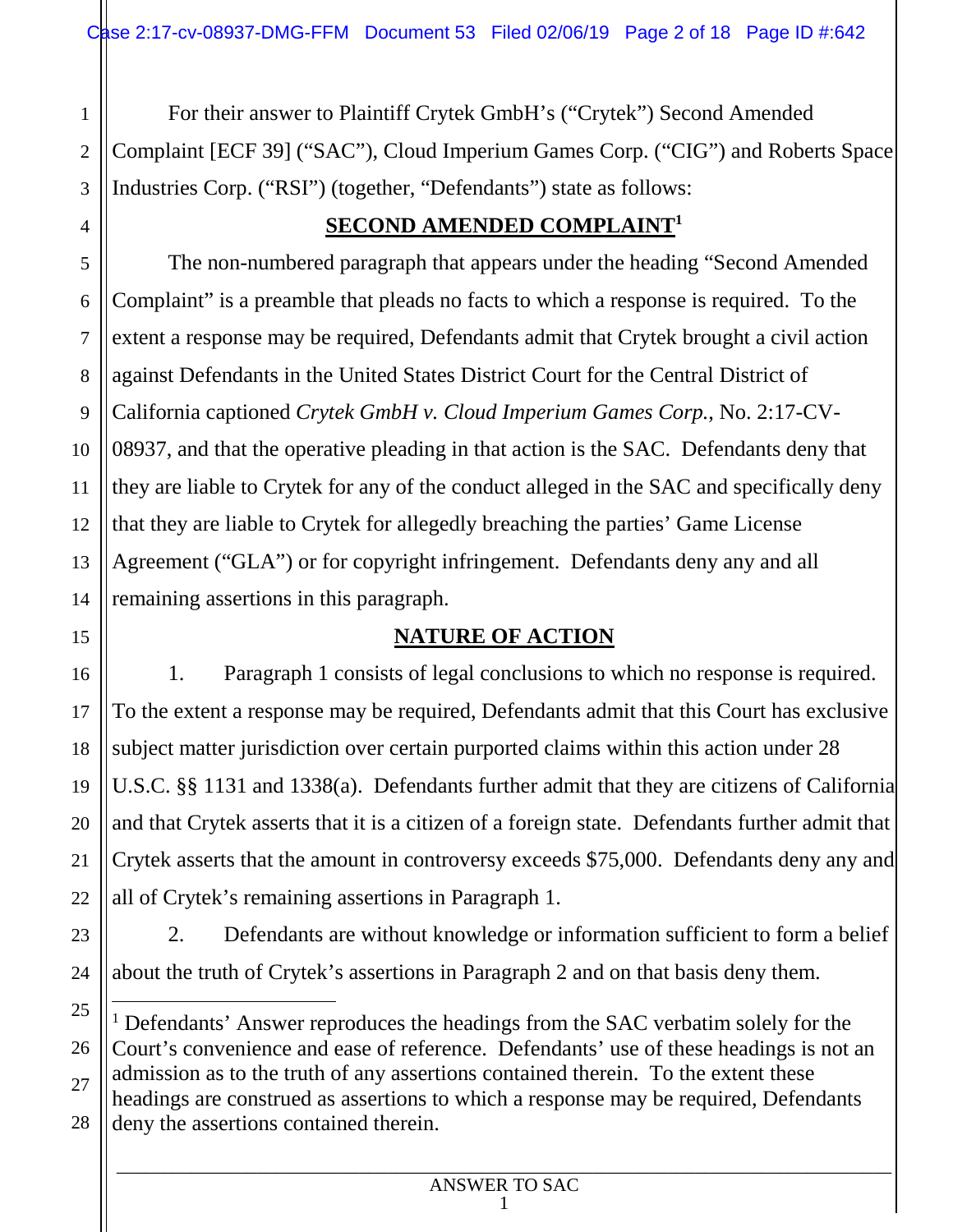1 2 3 4 5 6 7 8 9 10 11 12 13 14 15 16 17 18 3. Defendants admit that, in or about 2012, they or their predecessors-ininterest (for convenience, also referred to herein as "Defendants") began to develop a new game called "Star Citizen" and its related space fighter game "Squadron 42." Defendants further admit that they decided to use the CryEngine video game development platform to develop "Star Citizen" and its related space fighter game "Squadron 42." Defendants further admit they first used CryEngine under a standard evaluation license offered by Crytek until the parties entered into a license term sheet on or about October 10, 2012. Defendants further admit that their crowdfunding campaign for "Star Citizen" and its related space fighter game "Squadron 42" raised over 150 million dollars and that amount represents a record for video game crowdfunding projects. Defendants deny Crytek's remaining assertions in Paragraph 3 and specifically deny that Crytek undertook any special, unusual, or extraordinary efforts with respect to Defendants that went beyond the level of support and engagement that Crytek provides to its licensees that Crytek considers likely to produce a triple-A game, or that Defendants' success is attributable to Crytek's alleged efforts, or anything other than Chris Roberts' authorship and Defendants' unique and unprecedented approach to involve the community in the creation of "Star Citizen" and its related space fighter game "Squadron 42."

4. Defendants admit that Crytek and CIG entered into the GLA and refer to the GLA for the terms therein. On information and belief, Defendants aver that the terms of the GLA are standard for Crytek in most or all licenses that Crytek enters into with other game developers for their use of CryEngine. Defendants deny Crytek's remaining assertions in Paragraph 4 and specifically deny that they breached the GLA or infringed any copyright owned by Crytek.

25 26 5. Defendants deny Crytek's assertions in Paragraph 5 and specifically deny that Crytek is entitled to any relief in this action.

27

19

20

21

22

23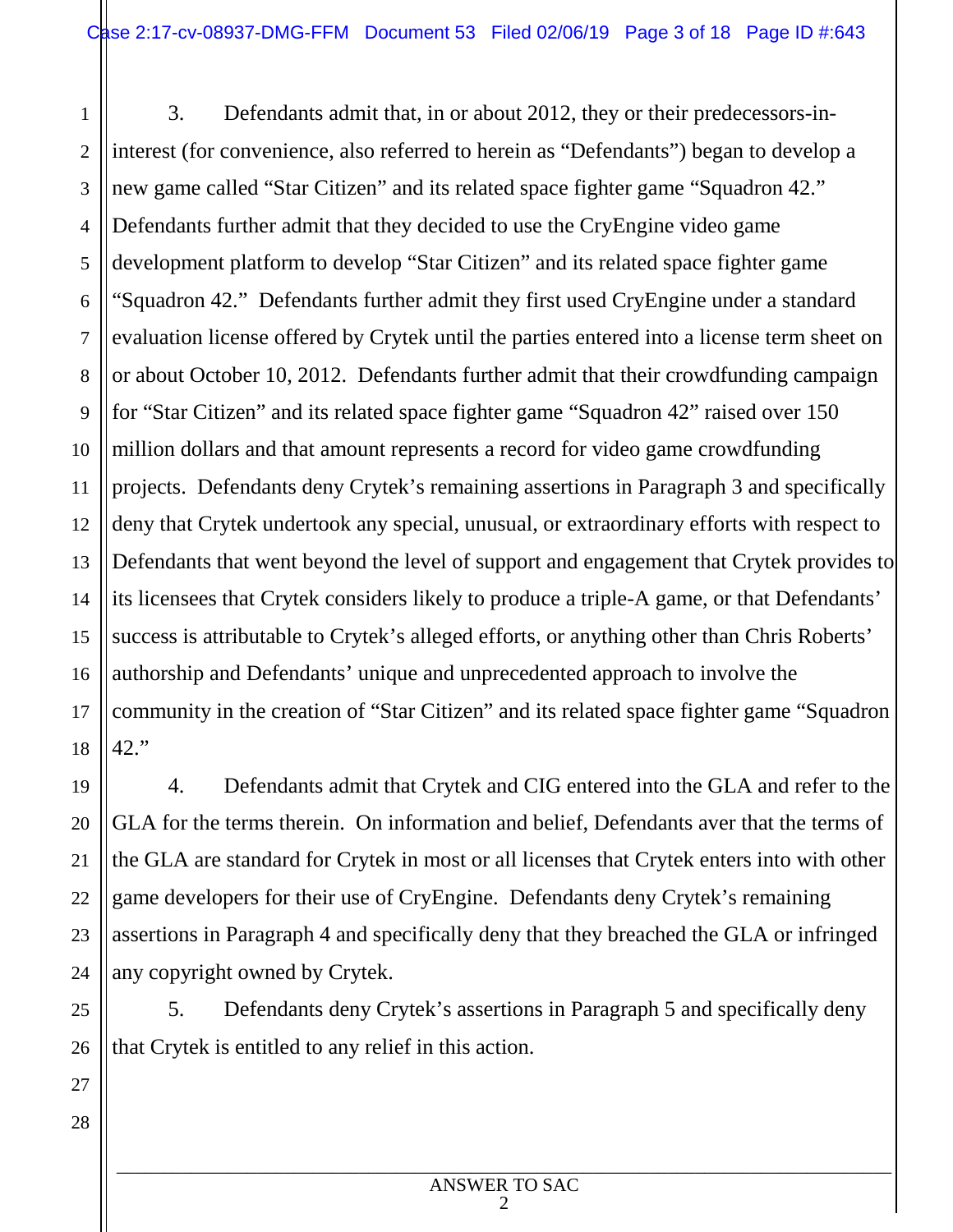**THE PARTIES** 

6. Defendants are without knowledge or information sufficient to form a belief about the truth of Crytek's assertions in Paragraph 6 and on that basis deny them.

7. Defendants admit that CIG is a corporation organized under the laws of Delaware and registered to do business in California with its principal place of business in Los Angeles, California.

8. Defendants admit that, at the time this action was filed, RSI was a corporation organized under the laws of Delaware and was registered to do business in California with its principal place of business in Los Angeles, California. Defendants deny any and all of Crytek's remaining assertions in Paragraph 8.

### **JURISDICTION AND VENUE**

9. Paragraph 9 consists of legal conclusions to which no response is required. To the extent a response may be required, Defendants admit that this Court has exclusive subject matter jurisdiction over this action under 28 U.S.C. §§ 1331 and 1338(a). Defendants deny any and all of Crytek's remaining assertions in Paragraph 9.

10. Paragraph 10 consists of legal conclusions to which no response is required. To the extent a response may be required, Defendants admit that they are citizens of California and that Crytek asserts that it is a citizen of a foreign state. Defendants further admit that Crytek asserts that the amount in controversy exceeds \$75,000. Defendants deny any and all of Crytek's remaining assertions in Paragraph 10.

11. Paragraph 11 consists of legal conclusions to which no response is required. To the extent a response may be required, Defendants admit that this Court has personal jurisdiction over them. Defendants deny that they have engaged in any actionable conduct within the State of California or anywhere else. Defendants are without knowledge or information sufficient to form a belief about the truth of the Crytek's remaining assertions in Paragraph 11 and on that basis deny them.

27 28 12. Paragraph 12 consists of legal conclusions to which no response is required. To the extent a response may be required, Defendants admit that venue is proper in this

1

2

3

4

5

6

7

8

9

10

11

12

13

14

15

16

17

18

19

20

21

22

23

24

25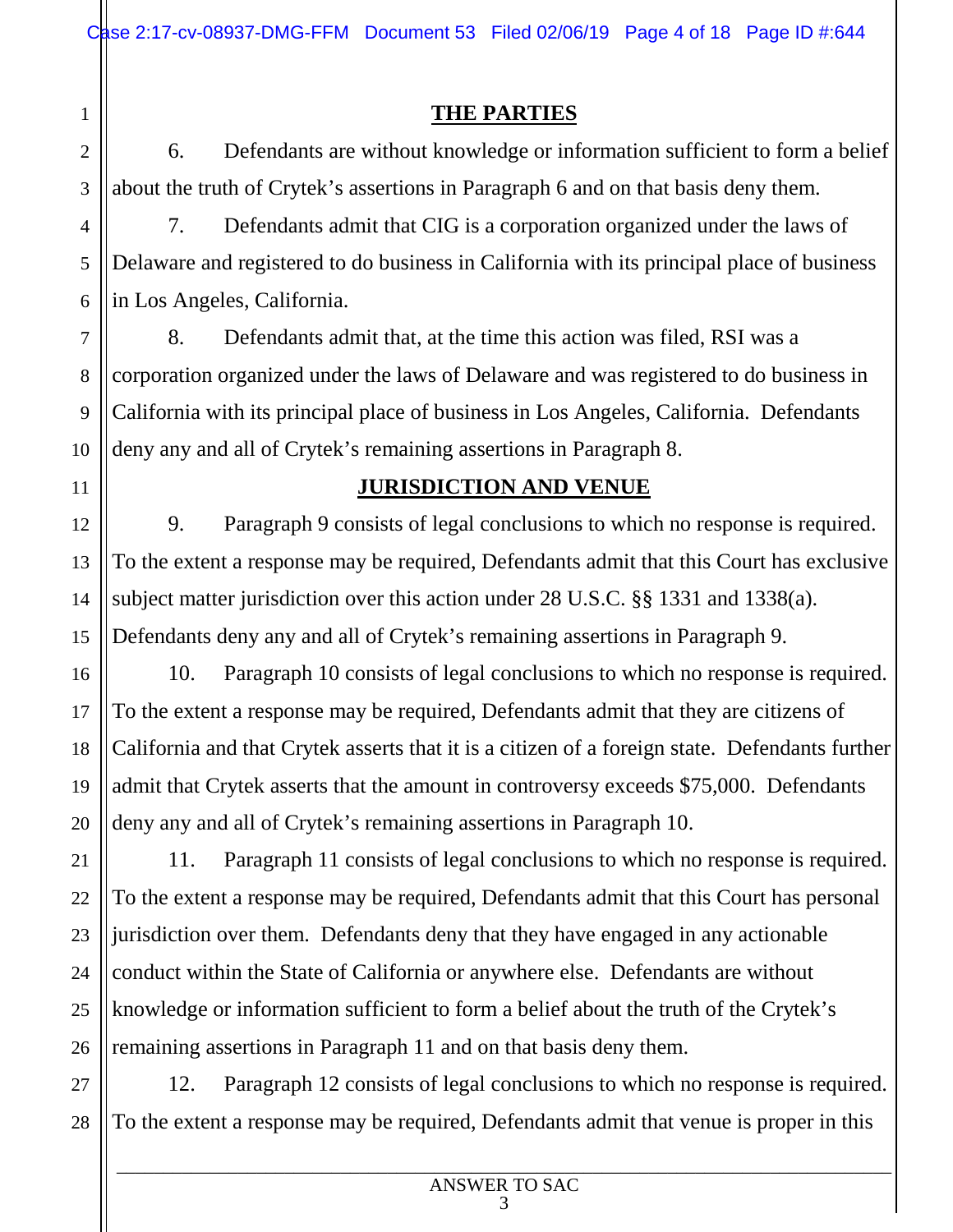1 2 District pursuant to 28 U.S.C. § 1391. Defendants deny any and all of Crytek's remaining assertions in Paragraph 12.

3

4

5

6

7

8

9

10

11

19

20

21

22

23

24

25

26

#### **FACTS GIVING RISE TO THIS ACTION**

13. Defendants admit that Chris Roberts is a video game designer. Defendants further admit that Ortwin Freyermuth is an attorney who has represented clients in the entertainment industry. Defendants further admit that Mr. Roberts and Mr. Freyermuth are Defendants' co-founders. Defendants further admit that, on or about October 10, 2012, they initiated a crowdfunding campaign to raise money for "Star Citizen" and its related space fighter game "Squadron 42." Defendants deny any and all of Crytek's remaining assertions in Paragraph 13.

12 13 14 15 16 17 18 14. Defendants deny Crytek's assertions in Paragraph 14 and specifically deny that Crytek undertook any special, unusual, or extraordinary efforts with respect to Defendants that went beyond the level of support and engagement that Crytek provides to its licensees that Crytek considers likely to produce a triple-A game, or that Defendants' success is attributable to Crytek's alleged efforts, or anything other than Chris Roberts' authorship and Defendants' unique and unprecedented approach to involve the community in the creation of "Star Citizen" and its related space fighter game "Squadron 42."

15. Defendants admit that Crytek and Defendants entered into the GLA, which is dated as of November 20, 2012. Defendants further admit that Mr. Freyermuth played a lead role in negotiating the GLA on behalf of Defendants. Defendants further admit that, prior to co-founding Defendants, when Mr. Freyermuth was in private practice, he represented Crytek on matters unrelated to the GLA or Defendants' business and aver that, before representing Defendants in their negotiations with Crytek, Crytek executed a written conflict-of-interest waiver with respect to Mr. Freyermuth's previous representation of Crytek on unrelated matters. Defendants further admit that Carl Jones was an employee of Crytek and is now an employee of Defendants. Defendants are

\_\_\_\_\_\_\_\_\_\_\_\_\_\_\_\_\_\_\_\_\_\_\_\_\_\_\_\_\_\_\_\_\_\_\_\_\_\_\_\_\_\_\_\_\_\_\_\_\_\_\_\_\_\_\_\_\_\_\_\_\_\_\_\_\_\_\_\_\_\_\_\_\_\_\_\_\_\_\_\_\_\_\_ ANSWER TO SAC 4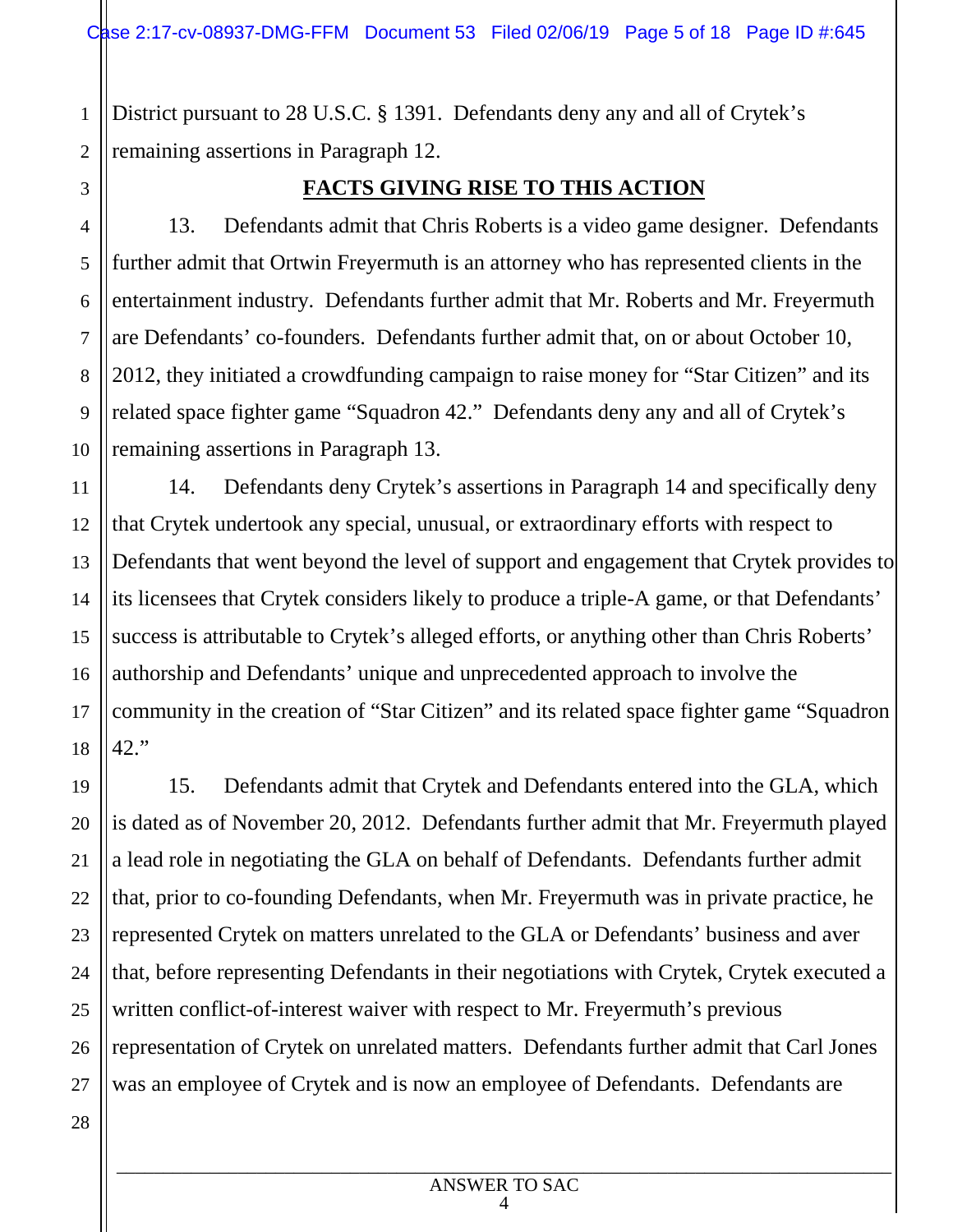1 2 without knowledge or information sufficient to form a belief about the truth of Crytek's remaining assertions in Paragraph 15 and on that basis deny them.

16. Defendants admit that, under the GLA, they agreed to pay Crytek a license and "royalty buy-out" fee for access to and use of CryEngine in the "Star Citizen" *and* "Squadron 42" video games. Defendants deny any and all of Crytek's remaining assertions in Paragraph 16 and specifically deny they paid a "below-market license rate" for CryEngine and aver, on information and belief, that the GLA's provisions obligating Defendants to display Crytek's copyright and trademark notices are standard in Crytek's CryEngine licensing agreements.

10 12 13 14 15 16 18 17. Defendants admit that they met their initial crowdfunding goal for "Star Citizen." Defendants further admit that they added additional "stretch goals" to the "Star Citizen" crowdfunding campaign. Defendants further admit that they raised over \$50 million by 2014, over \$100 million by 2015, and over \$150 million by 2017. Defendants further admit that "Star Citizen" has hit a record for video game crowdfunding projects and is one of the highest-funded crowdfunding campaigns of all time. Defendants deny that they "made . . . use of Crytek's materials" in the "Star Citizen" crowdfunding campaign in any manner for which they did not otherwise have the rights to use those materials. Defendants deny any and all of Crytek's remaining assertions in Paragraph 17.

18. Defendants deny Crytek's assertions in Paragraph 18 and specifically deny that they breached the GLA or infringed any copyright owned by Crytek.

# **A. Defendants Are Developing a Separate Game Using CryEngine Without Permission<sup>2</sup>**

19. Defendants deny that Section 2.1.2 of the GLA contained a promise to use CryEngine for the development of only one video game and refer to the GLA for the complete terms therein, including the GLA's definition of the term "Game" as "Star

25 26

3

4

5

6

7

8

9

11

17

19

20

21

22

23

<sup>27</sup> 28  $2$  To the extent this subheading is deemed an allegation to which Defendants' response may be required, Defendants deny the Crytek's assertions contained in this subheading and specifically deny that they are developing a separate game using CryEngine.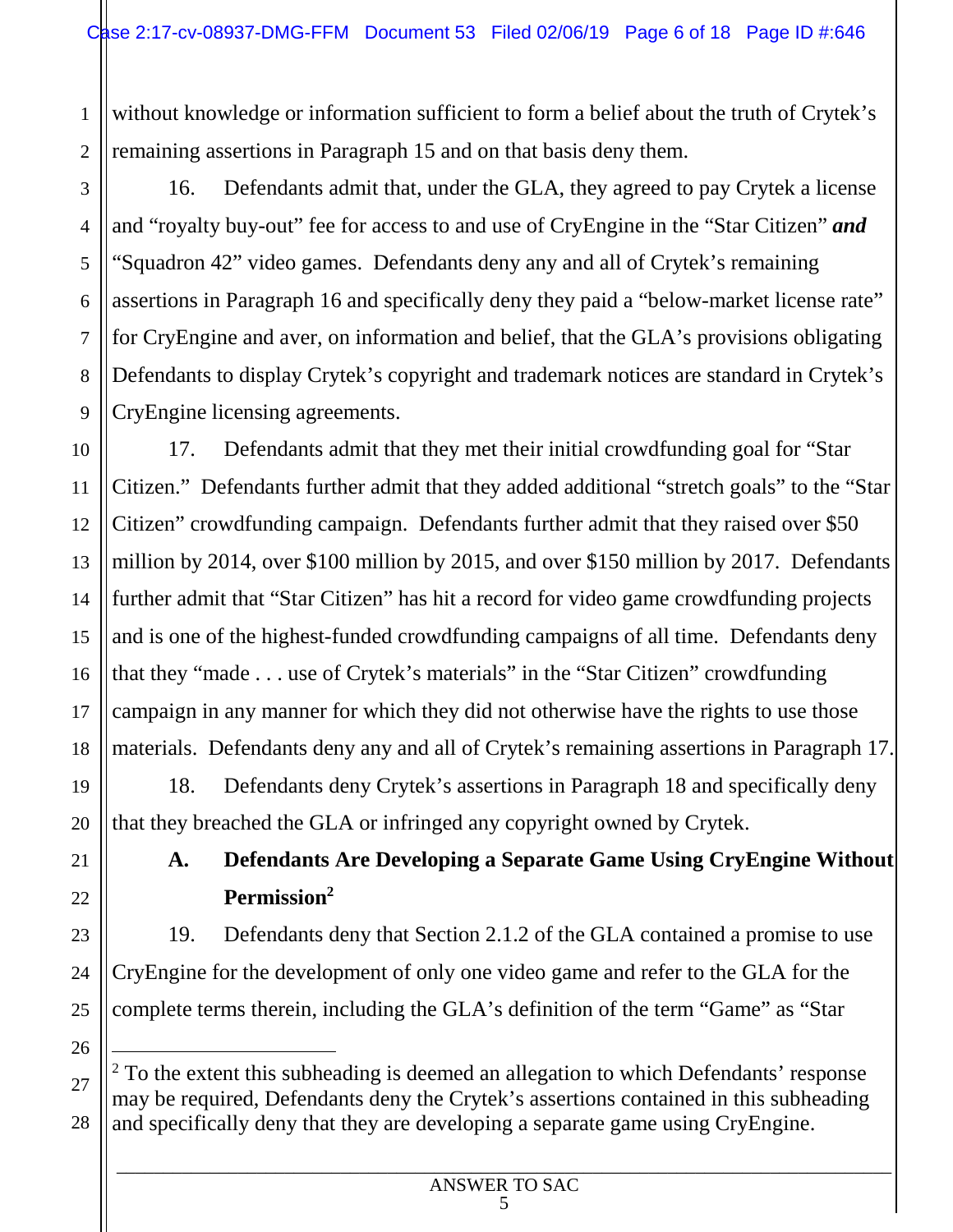1 2 Citizen *and its related space fighter game 'Squadron 42***'"** (emphasis added). Defendants deny any and all of Crytek's remaining assertions in Paragraph 19.

20. Defendants admit that Section 2.1.2 of the GLA contains the quoted language and refer to the GLA for the complete terms therein. Defendants deny that the GLA limits the use of the CryEngine computer program to a single video game called "Star Citizen" and refer to the GLA for the terms therein, including the GLA's definition of the term "Game" as "Star Citizen *and its related space fighter game 'Squadron 42***'"**  (emphasis added). Defendants deny any and all of Crytek's remaining assertions in Paragraph 20.

21. Defendants admit that Exhibit 2 of the GLA contains the quoted language, but aver that Crytek failed to quote the relevant language in full. The full sentence reads: "For the avoidance of doubt, the Game does not include any content being sold and marketed separately, *and not being accessed through the Star Citizen Game client*, e.g., a fleet battle RTS sold and marketed as a separate, standalone PC game *that does not interact with the main Star Citizen game (as opposed to an add-on / DLC to the Game*)" (emphasis added). Defendants deny any and all of Crytek's remaining assertions in Paragraph 21.

22. Defendants deny that on December 16, 2015, they announced that "Squadron 42" would be sold separately from "Star Citizen" and aver that, on December 16, 2015, Defendants announced that they would be offering a package in which "Star Citizen" and "Squadron 42" would be available together as a crowdfunding incentive for \$30 and that, in 2016, that package would no longer be available. Defendants admit that, pursuant to Exhibit 2 of the GLA, "STAR CITIZEN (the 'Game')" is described as featuring "Squadron 42: Single Player – Offline or Online ((Drop in / Drop out co-op play)" in addition to "Star Citizen: Persistent Universe (hosted by CIG)." Defendants deny that they had promised in the GLA that "Squadron 42" would not "be sold separately"; and aver that Exhibit 2 of the GLA states that "the Game does not include any content being sold and marketed separately, *and not being accessed through the* 

3

4

5

#### \_\_\_\_\_\_\_\_\_\_\_\_\_\_\_\_\_\_\_\_\_\_\_\_\_\_\_\_\_\_\_\_\_\_\_\_\_\_\_\_\_\_\_\_\_\_\_\_\_\_\_\_\_\_\_\_\_\_\_\_\_\_\_\_\_\_\_\_\_\_\_\_\_\_\_\_\_\_\_\_\_\_\_ ANSWER TO SAC 6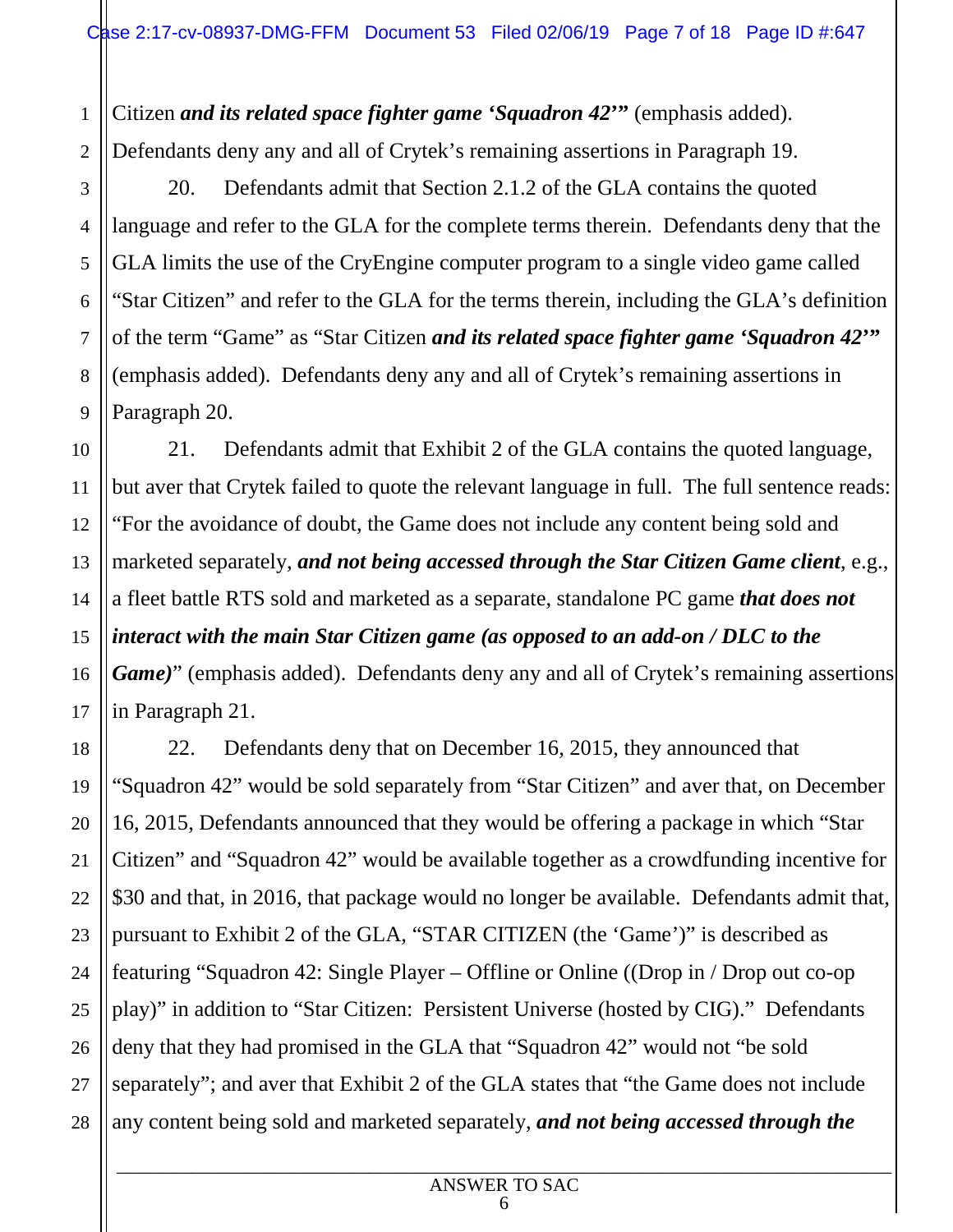*Star Citizen Game client*, e.g., a fleet battle RTS sold and marketed as a separate,

standalone PC game *that does not interact with the main Star Citizen game (as opposed to an add-on / DLC to the Game)*" (emphasis added). Defendants deny any and all of Crytek's remaining assertions in Paragraph 22.

23. Defendants admit that, on January 29, 2016, they made a public announcement, clarified shortly thereafter, that Squadron 42 would be available "as either a stand alone game or an optional addon for Star Citizen rather than be included by default." Defendants aver that, on February 8, 2016, they made another announcement clarifying that "Star Citizen" and "Squadron 42" would still be "functionally connected," would continue to be accessed "though the same game client," and that "performance in Squadron 42 [would] still have an impact on [players'] career[s] in [Star Citizen]." Defendants deny any and all of Crytek's remaining assertions in Paragraph 23.

24. Defendants admit that, on a February 5, 2016 telephone call, Crytek's counsel expressed to Mr. Freyermuth Crytek's concern about Defendants distributing "Squadron 42" as a standalone game. Defendants aver that, on this phone call, Mr. Freyermuth clarified Defendants' plans with respect to "Squadron 42," which Crytek's counsel agreed would not violate the GLA. Defendants further aver that, on February 7, 2016, Mr. Freyermuth sent an email to Crytek's counsel memorializing their telephone conversation and stating that Defendants would publish a corrective statement to clarify that "Squadron 42" would remain functionally tied to "Star Citizen" and only accessible through the "Star Citizen" game client, which Defendants did on February 8, 2016. Defendants deny Crytek's characterization of its February 5, 2016 communication to Defendants and deny any and all of Crytek's remaining assertions in Paragraph 24.

25. Defendants admit that, on February 14, 2016, they began to raise additional crowdfunding by offering "Squadron 42," as explained in their February 8, 2016 announcement described in Paragraph 23 above. Defendants deny Crytek's remaining assertions in Paragraph 25 and specifically deny that they "fail[ed] to obtain a license" from Crytek for "Squadron 42," that "Squadron 42" has actually ever been made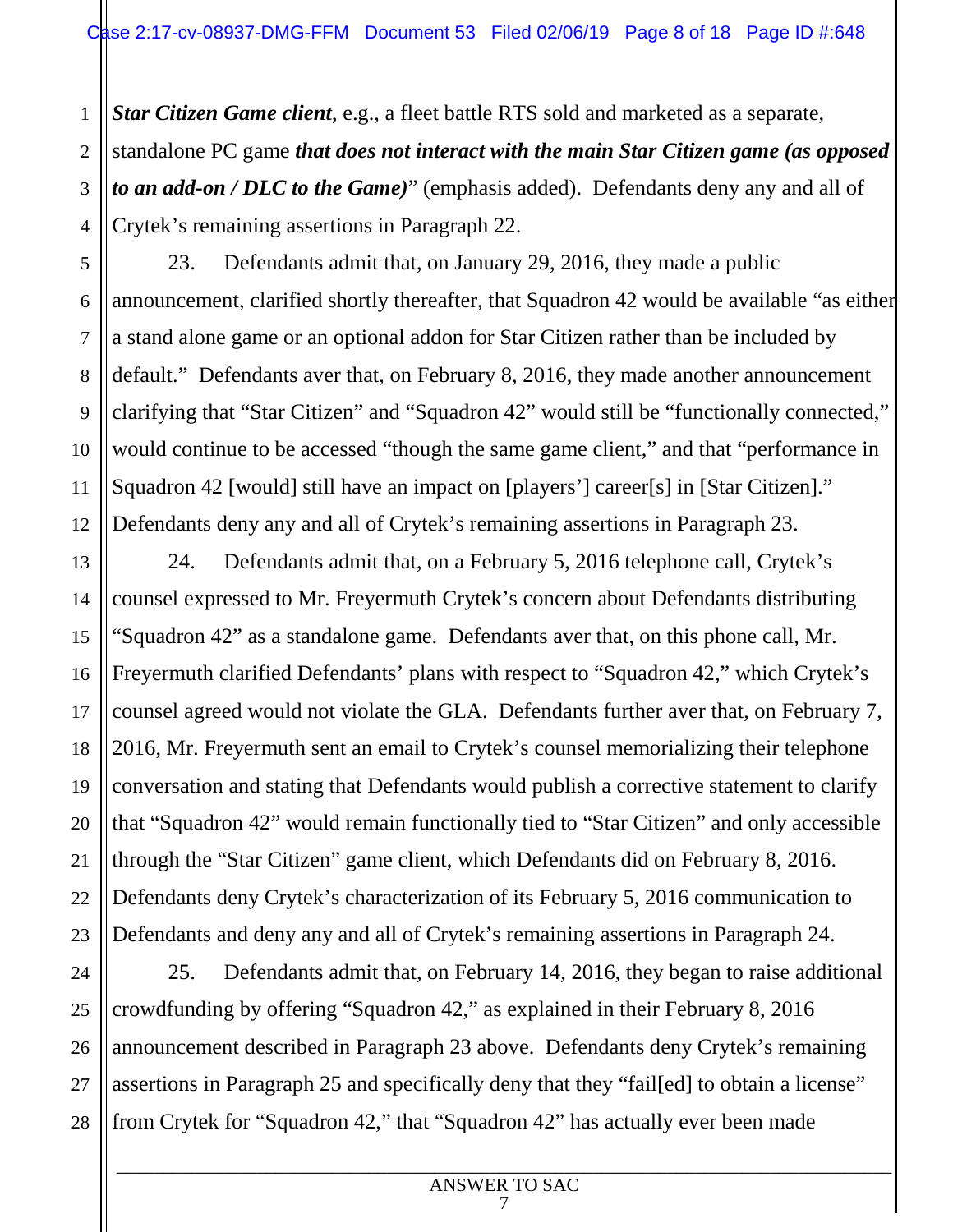1 2 3 available as a "standalone" game, and that any of the conduct Crytek alleges in the SAC constitutes an "intentional[] and willful[]" breach of the GLA or "intentional[] and willful<sup>[]"</sup> copyright infringement.

26. Defendants admit that, on December 23, 2016, in reference to Star Citizen and Squadron 42, Defendants announced that "[b]oth games are currently in development and are backed by a record-breaking \$139 million crowd funded effort." Defendants deny any and all of Crytek's remaining assertions in Paragraph 26.

8 9 10 12 27. Defendants deny Crytek's assertions in Paragraph 27 and specifically deny that the GLA does not permit Defendants to use CryEngine to develop "Squadron 42," that Defendants are obligated to pay Crytek any additional compensation for any of their use of CryEngine, or that Crytek has suffered any actionable harm as a result of any of Defendants' use of CryEngine in connection with "Squadron 42" or otherwise.

4

5

6

7

11

13

14

15

16

17

18

19

20

21

22

23

# **B. Defendants Removed Crytek Trademarks and Copyright Notices from Their Games and Marketing Materials Without Permission<sup>3</sup>**

28. Defendants admit that Sections 2.8.1, 2.8.2, and 2.8.3 of the GLA generally concern the display of Crytek's trademarks and copyright notices in the "Star Citizen" video game and related marketing materials, but deny Crytek's characterization of those provisions and refer to the GLA for the complete terms therein. Defendants aver, on information and belief, that Sections 2.8.1, 2.8.2, and 2.8.3 of the GLA are standard in Crytek's CryEngine licensing agreements. Defendants deny any and all of Crytek's remaining assertions in Paragraph 28.

29. Defendants admit that Section 2.8.1 of the GLA contains the quoted language, but deny Crytek's characterization of the provision and refer to the GLA for the complete terms therein. Defendants deny any and all of Crytek's remaining assertions in Paragraph 29.

<sup>28</sup> <sup>3</sup> To the extent this subheading is deemed an allegation to which Defendants' response may be required, Defendants deny Crytek's assertions contained in this subheading.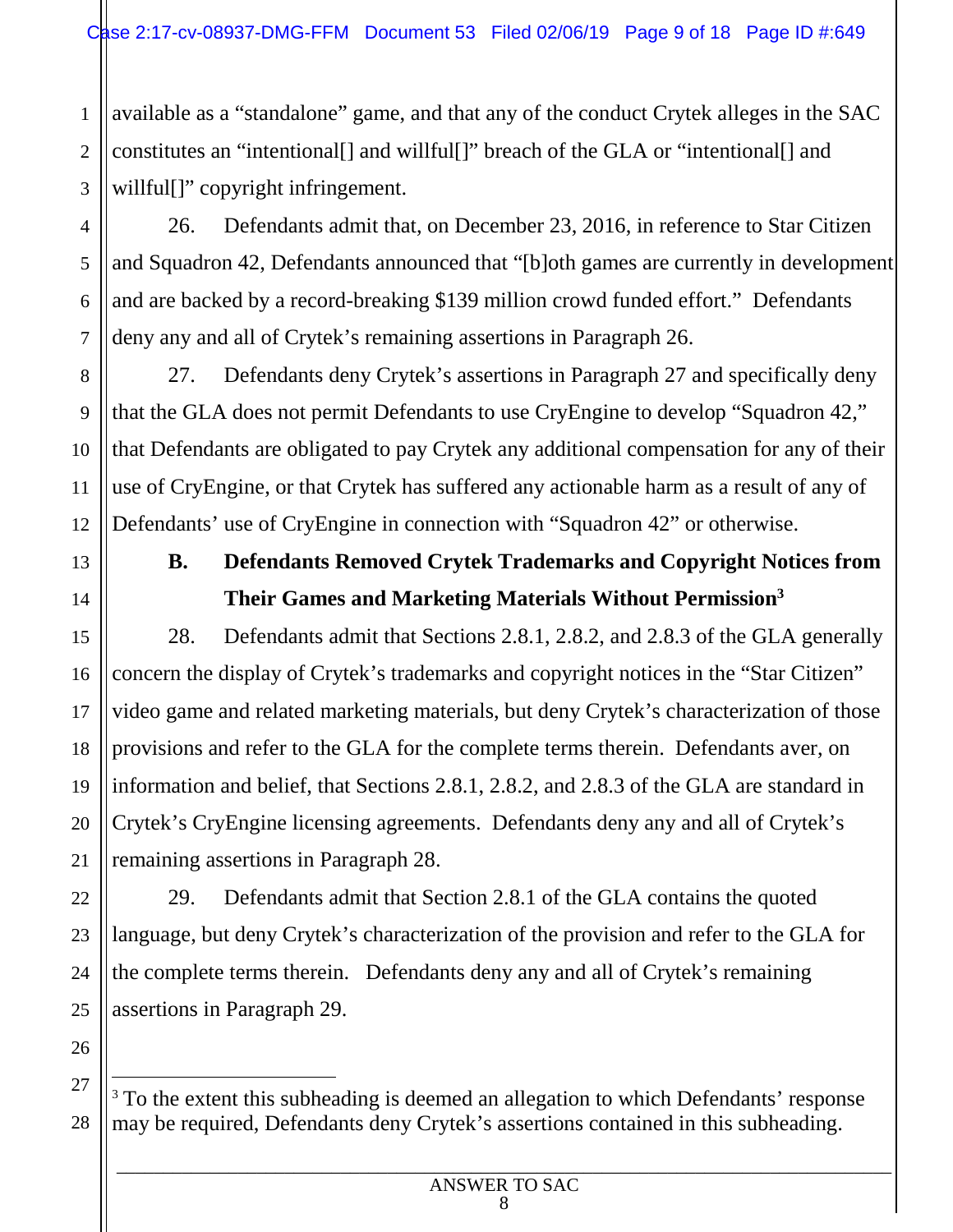1 2 3 4 30. Defendants admit that Section 2.8.2 of the GLA contains the quoted language, but deny Crytek's characterization of the provision and refer to the GLA for the complete terms therein. Defendants deny any and all of Crytek's remaining assertions in Paragraph 30.

5

6

7

8

9

10

11

13

14

15

16

17

18

19

20

21

22

23

24

31. Defendants deny Crytek's assertions in Paragraph 31 that Section 2.8.3 of the GLA states that any changes to Crytek's trademarks and copyright notices in "Star Citizen" requires Crytek's prior written approval and a ten-day approval period and refer to the GLA for the terms therein.

12 32. Defendants admit that, pursuant to the GLA, "Star Citizen" initially contained a splash screen that included Crytek's trademarks and copyright notices. Defendants further admit that the screenshot in Paragraph 32 appears to be an accurate reproduction of what this splash screen looked like. Defendants deny any and all of Crytek's remaining assertions in Paragraph 32.

33. Defendants deny that they "knew Crytek's right to display its trademarks and copyright notices in the Star Citizen video game and related marketing materials was a critical component of the GLA." Defendants admit that, in a video dated September 24, 2016, found at https://www.youtube.com/watch?v=fDROliuDczo, Mr. Roberts stated that "we don't call [the video game engine] CryEngine anymore, we call it Star Engine," a term used internally by Defendants' employees to identify the cumulative code base comprising CryEngine, plus Defendants' substantive modifications, additions, and redesigns to CryEngine, as authorized and contemplated by GLA Section 2.1.1. Defendants deny any and all of Crytek's remaining assertions in Paragraph 33 and specifically deny that, in making this statement, Mr. Roberts "publicly sought to minimize Crytek's contribution to Star Citizen."

25 26 27 28 34. Defendants admit that, after they began operating under the Amazon Lumberyard license, Defendants no longer included Crytek's copyright and trademark notices in "Star Citizen" and related marketing materials. Defendants deny any and all of Crytek's remaining assertions in Paragraph 34 and specifically deny that Defendants'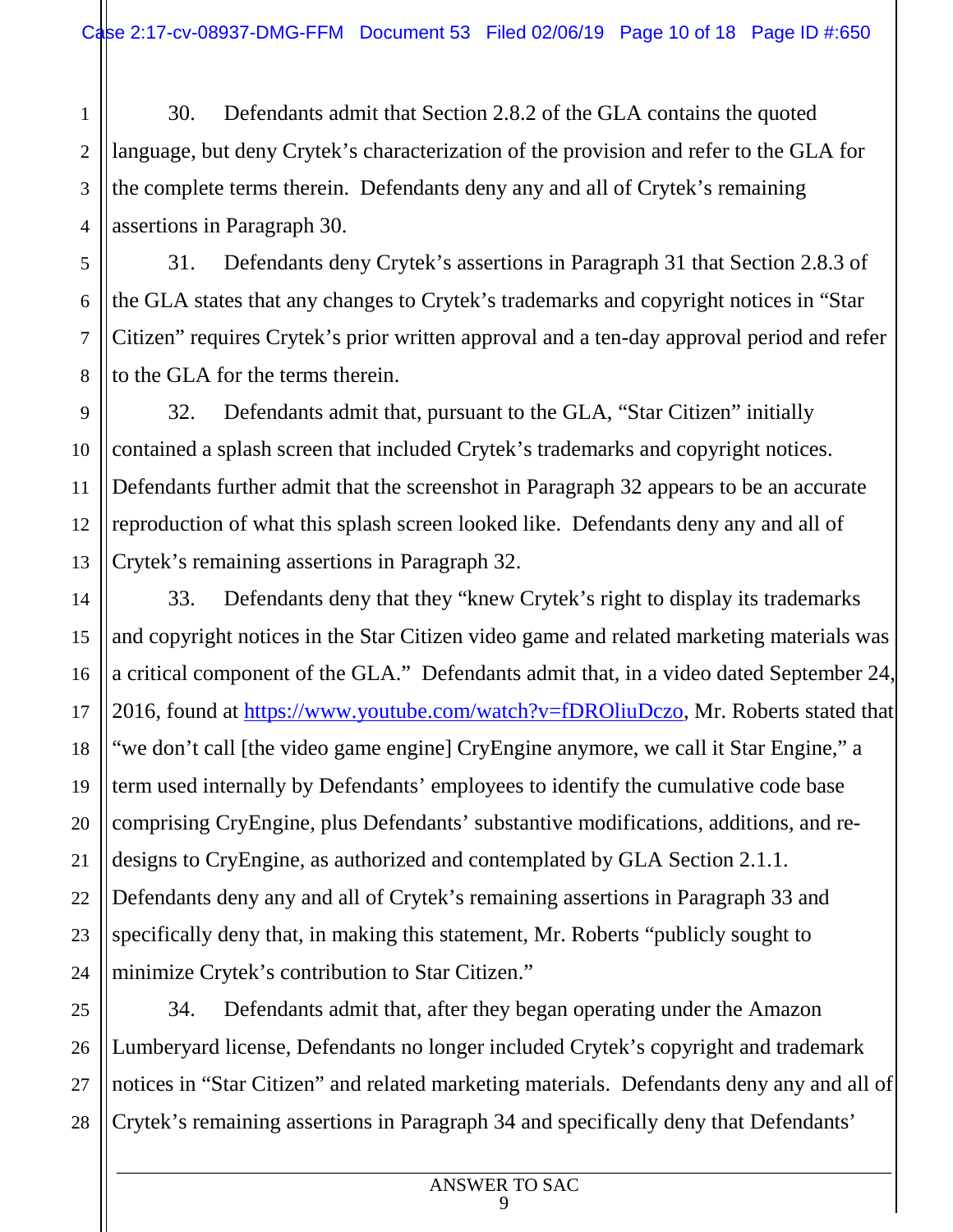1  $\mathfrak{D}$ omission of Crytek's trademarks and copyright notices from "Star Citizen" and related marketing materials breached the GLA.

3 4 35. Defendants deny Crytek's assertions in Paragraph 35 and specifically deny that "[t]he licensing fee negotiated under the GLA reflected a substantial reduction from Crytek's usual licensing fees in view of the promotional consideration and other consideration that Defendants promised to Crytek in Sections 2.8.1, 2.8.2, and 2.8.3 of that Agreement," or that Crytek has been damaged in any way as a result of any conduct alleged in the SAC.

# **C. Defendants Broke Their Promise Not to Compete with CryEngine by Adopting And Promoting a Competing Game Engine<sup>4</sup>**

36. Based on the Court's December 6, 2018 Order Granting Defendants' Motion to Dismiss the SAC in Part [ECF 49], no response to Paragraph 36 is necessary.

37. Based on the Court's December 6, 2018 Order Granting Defendants' Motion to Dismiss the SAC in Part [ECF 49], no response to Paragraph 37 is necessary.

38. Based on the Court's December 6, 2018 Order Granting Defendants' Motion to Dismiss the SAC in Part [ECF 49], no response to Paragraph 38 is necessary.

39. Based on the Court's December 6, 2018 Order Granting Defendants' Motion to Dismiss the SAC in Part [ECF 49], no response to Paragraph 39 is necessary.

# **D. Defendants Broke Their Promise to Collaborate On CryEngine Development<sup>5</sup>**

40. Defendants admit that Section 7.3 of the GLA generally concerns Defendants' obligation to provide "bug fixes and optimizations" to Crytek, but deny Crytek's characterization of that provision, and specifically deny that such an obligation

<sup>5</sup> To the extent this subheading is deemed an allegation to which Defendants' response may be required, Defendants deny the assertions contained in this subheading and specifically deny that they broke their promise to collaborate on CryEngine development.

5

<sup>4</sup> Based on the Court's December 6, 2018 Order Granting Defendant's Motion to Dismiss the SAC in Part [ECF 49], no response to this subheading is necessary.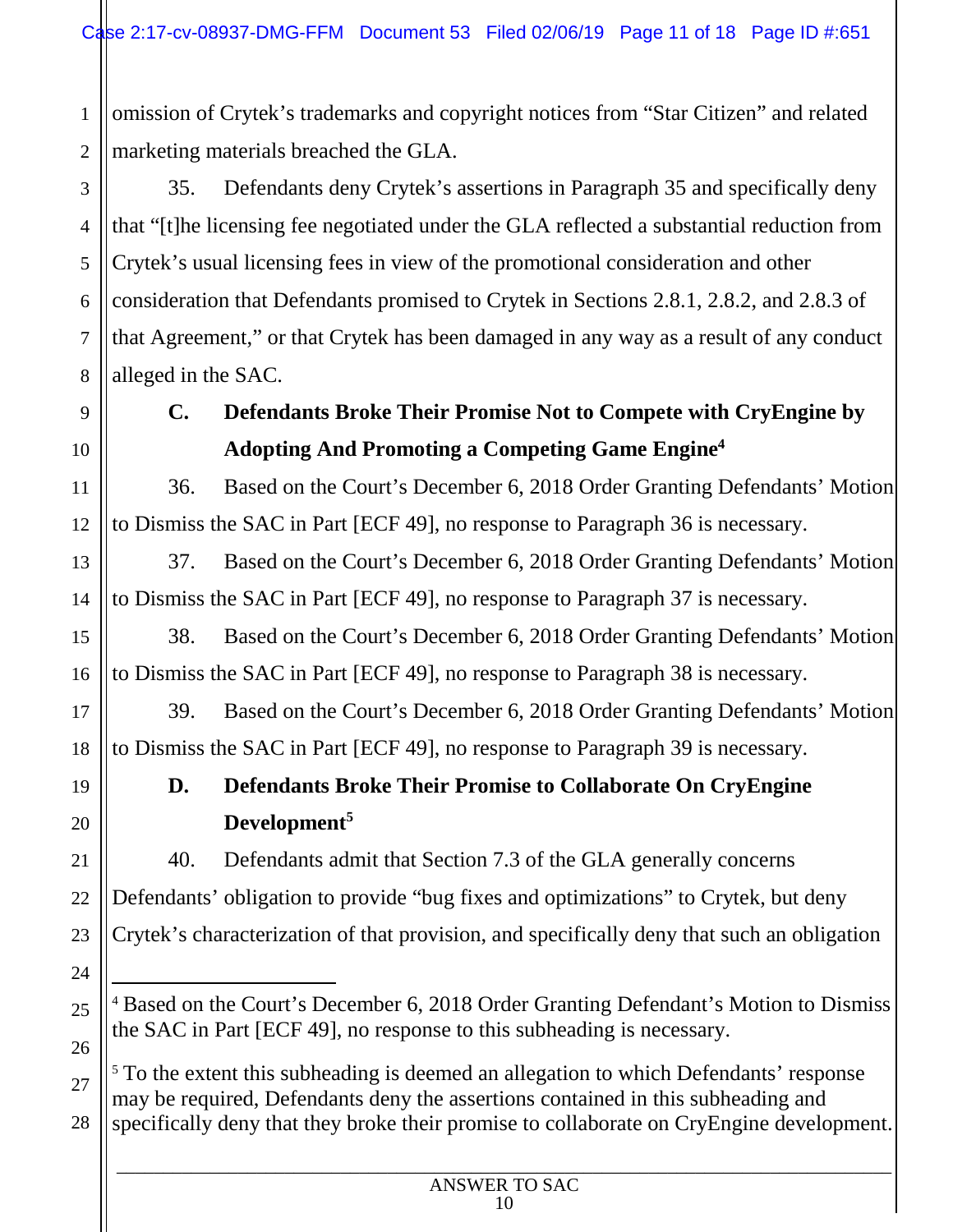1  $\mathfrak{D}$ 3 to deliver bug fixes and optimizations, which is standard in game license agreements, constitutes "collaboration," and refer to the GLA for the complete terms therein. Defendants deny any and all of Crytek's remaining assertions in Paragraph 40.

41. Defendants admit that Section 7.3 of the GLA contains the quoted language, but deny Crytek's characterization of that provision and refer to the GLA for the complete terms therein. Defendants deny any and all of Crytek's remaining assertions in Paragraph 41.

42. Defendants admit that, on or about November 16, 2015, more than three years after entering into the GLA, Crytek for the first time requested bug fixes and optimizations from Defendants. Defendants aver that, between November 18, 2015 and December 4, 2015, Crytek and Defendants exchanged multiple emails regarding the bug fixes and optimizations, but Crytek failed to respond to Defendant's December 4, 2015 email tendering delivery of the requested bug fixes and optimizations. Defendants deny any and all of Crytek's remaining assertions in Paragraph 42.

43. Defendants admit that, on or about November 24, 2016, almost a year after Defendants tendered the bug fixes and optimizations to Crytek, Defendants received a letter from Crytek contending Defendants were in breach of Section 7.3 of the GLA. Defendants deny that they were in breach of Section 7.3 of the GLA. Defendants aver that, by letter dated November 30, 2016, Defendants reminded Crytek that Defendants had tendered the bug fixes and optimizations in December 2015, but Crytek never accepted delivery or responded to the tender. Defendants further aver that, by letter dated December 2, 2016, Crytek acknowledged its failure to respond to Defendants' December 2015 email and notified Defendants that Crytek was withdrawing its November 24, 2016 breach notice. Defendants deny any and all of Crytek's remaining assertions in Paragraph 43 and specifically deny that they did not comply with their obligations under Section 7.3 of the GLA.

44. Defendants admit that, by letter dated June 22, 2017, more than six months after Crytek's last communication on the topic, Crytek again requested bug fixes and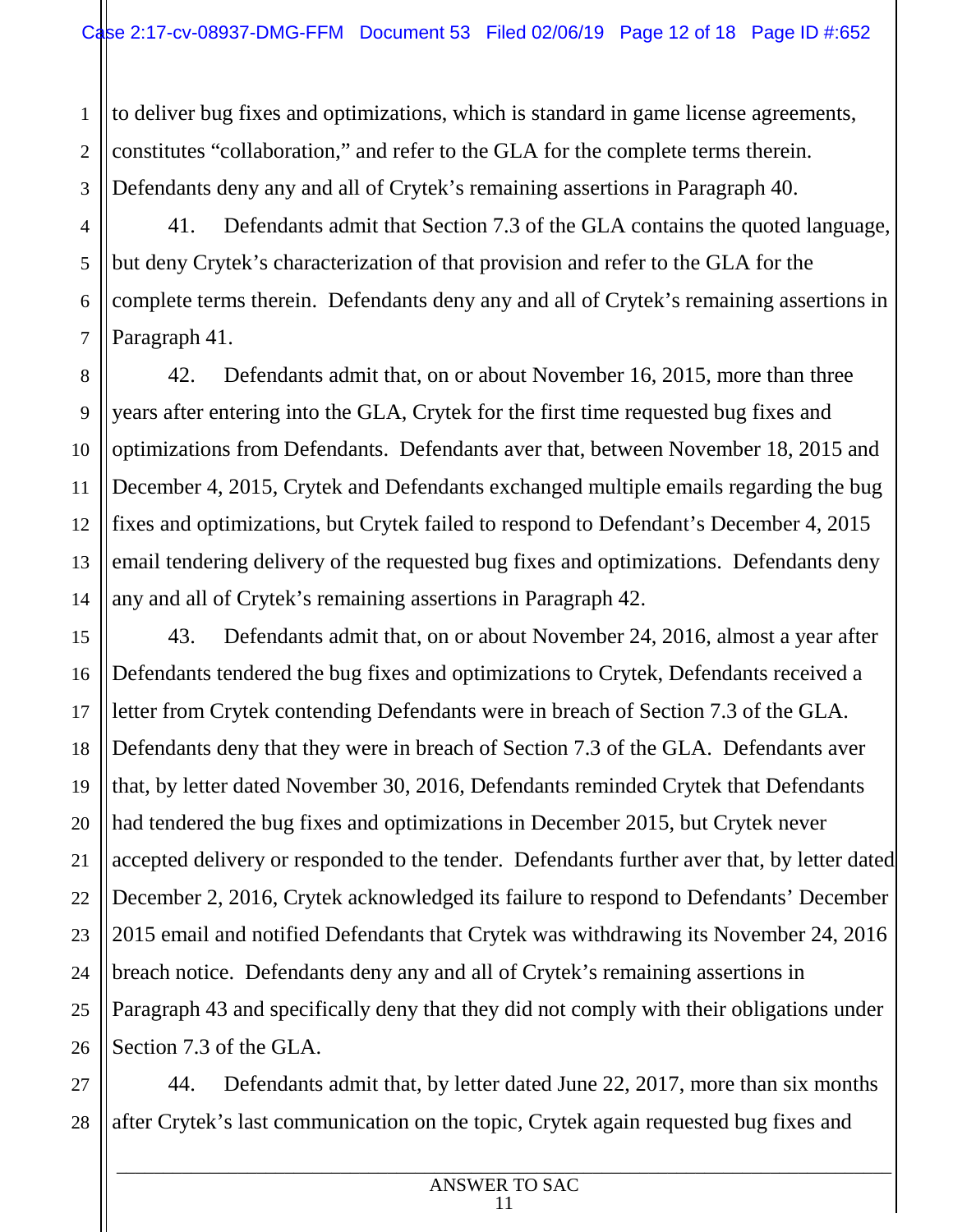1  $\mathfrak{D}$ 3 4 5 6 optimizations under Section 7.3 of the GLA. Defendants deny that, "to date," they "have not made a good faith effort to provide Crytek with the promised bug fixes and optimizations." Defendants aver that, on or about January 23, 2018, approximately six months after receiving Crytek's request, Defendants delivered their "bug fixes and optimizations" to CryEngine as a complete compilable version. Defendants deny any and all of Crytek's remaining assertions in Paragraph 44.

45. Defendants deny Crytek's assertions in Paragraph 45 and specifically deny that they have failed to provide "the technology to Crytek that they promised to Crytek under the GLA" or that Crytek has been damaged in any way as a result of any conduct alleged in the SAC.

# **E. Defendants Disclosed CryEngine Technology to Third Parties Without Permission<sup>6</sup>**

46. Defendants admit that Sections 2.2.1, 2.2.2, and 2.6 of the GLA generally concern the confidentiality of the underlying technology for CryEngine (including computer source code), but deny Crytek's characterization of that provision and refer to the GLA for the complete terms therein. Defendants deny any and all of Crytek's remaining assertions in Paragraph 46.

18 19 47. Defendants admit the GLA contains the quoted language, but refer to the GLA for the complete terms therein.

48. Defendants admit the GLA contains the quoted language, but refer to the GLA for the complete terms therein.

49. Defendants admit the GLA contains the quoted language, but refer to the GLA for the complete terms therein.

25 26

7

8

9

10

11

12

13

14

15

16

17

20

21

22

23

24

27 28 <sup>6</sup> To the extent this subheading is deemed an allegation to which Defendants' response may be required, Defendants deny Crytek's assertions in this subheading and specifically deny that they disclosed CryEngine technology to third parties without permission.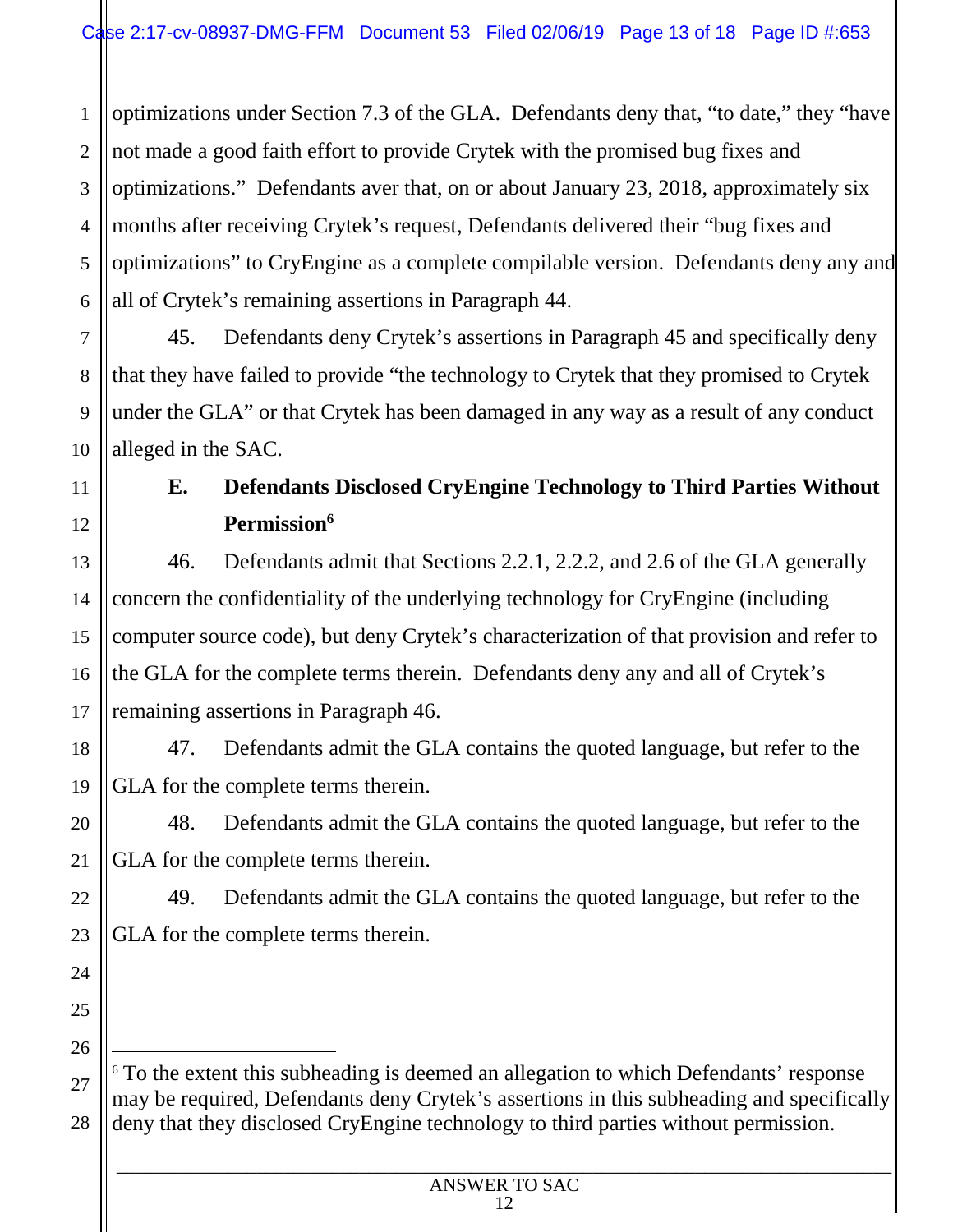1  $\mathfrak{D}$ 3 50. Defendants admit that, on or about May 6, 2015, they began posting a series of videos online titled "Bugsmashers." Defendants deny any and all of Crytek's remaining assertions in Paragraph 50.

4 5 6 7 8 51. Defendants admit that, on or about August 26, 2017, they announced a partnership with third-party developer Faceware Technologies. Defendants deny any and all of Crytek's remaining assertions in Paragraph 51 and specifically deny that they gave Faceware Technologies access to CryEngine source code or had any obligation to disclose to Crytek their partnership with Faceware Technologies.

52. Defendants deny Crytek's assertions in Paragraph 52.

#### **COUNTS**

# **COUNT 1: BREACH OF CONTRACT**

53. Defendants incorporate by reference their responses to the assertions in the preceding paragraphs of this Answer.

54. Defendants deny Crytek's assertions in Paragraph 54.

55. Defendants deny Crytek's assertions in Paragraph 55.

56. Defendants deny Crytek's assertions in Paragraph 56.

57. Defendants deny Crytek's assertions in Paragraph 57.

58. Defendants deny Crytek's assertions in Paragraph 58.

59. Based on the Court's December 6, 2018 Order Granting Defendants' Motion

20 to Dismiss the SAC in Part [ECF 49], no response to Paragraph 59 is necessary.

60. Defendants deny Crytek's assertions in Paragraph 60.

# **COUNT 2: COPYRIGHT INFRINGEMENT**

61. Defendants incorporate by reference their responses to the assertions in the preceding paragraphs of this Answer.

62. Defendants are without knowledge or information sufficient to form a belief about the truth of Crytek's assertions in Paragraph 62 and on that basis deny them.

63. Defendants deny Crytek's assertions in Paragraph 63.

28

9

10

11

12

13

14

15

16

17

18

19

21

22

23

24

25

26

27

64. Defendants deny Crytek's assertions in Paragraph 64.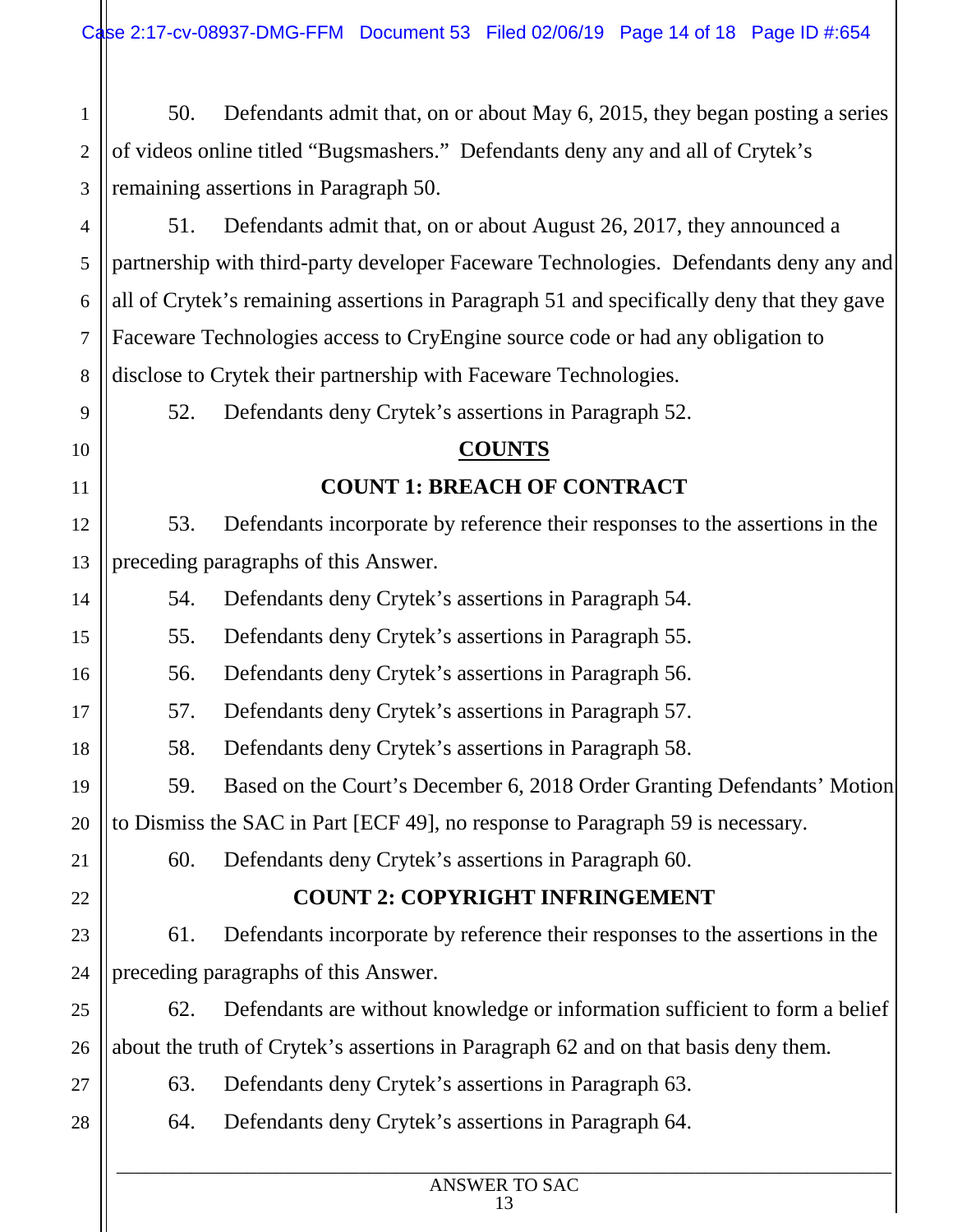|                |                                                                                     | Case 2:17-cv-08937-DMG-FFM Document 53 Filed 02/06/19 Page 15 of 18 Page ID #:655    |  |
|----------------|-------------------------------------------------------------------------------------|--------------------------------------------------------------------------------------|--|
| $\mathbf{1}$   | 65.                                                                                 | Defendants deny Crytek's assertions in Paragraph 65.                                 |  |
| $\overline{2}$ | 66.                                                                                 | Defendants deny Crytek's assertions in Paragraph 66.                                 |  |
| 3              | 67.                                                                                 | Defendants deny Crytek's assertions in Paragraph 67.                                 |  |
| 4              | 68.                                                                                 | Defendants deny Crytek's assertions in Paragraph 68.                                 |  |
| 5              | 69.                                                                                 | Defendants deny Crytek's assertions in Paragraph 69.                                 |  |
| 6              | 70.                                                                                 | Defendants deny Crytek's assertions in Paragraph 70.                                 |  |
| $\overline{7}$ |                                                                                     | <b>PRAYER FOR RELIEF</b>                                                             |  |
| 8              |                                                                                     | Defendants deny that Crytek is entitled to the relief sought, or any relief, in this |  |
| 9              | action.                                                                             |                                                                                      |  |
| 10             |                                                                                     | <b>AFFIRMATIVE DEFENSES</b>                                                          |  |
| 11             |                                                                                     | <u>FIRST AFFIRMATIVE DEFENSE</u>                                                     |  |
| 12             |                                                                                     | (Failure to State a Claim)                                                           |  |
| 13             | The SAC fails to state facts sufficient to constitute a claim upon which relief can |                                                                                      |  |
| 14             | be granted against Defendants.                                                      |                                                                                      |  |
| 15             |                                                                                     | <b>SECOND AFFIRMATIVE DEFENSE</b>                                                    |  |
| 16             |                                                                                     | (Express License)                                                                    |  |
| 17             |                                                                                     | The GLA expressly permits the conduct of which Crytek complains in the SAC.          |  |
| 18             |                                                                                     | <b>THIRD AFFIRMATIVE DEFENSE</b>                                                     |  |
| 19             |                                                                                     | (No Breach)                                                                          |  |
| 20             |                                                                                     | Defendants performed all duties owed to Crytek under the GLA, other than duties      |  |
| 21             |                                                                                     | which were prevented or excused by Crytek's actions or inactions.                    |  |
| 22             |                                                                                     | <b>FOURTH AFFIRMATIVE DEFENSE</b>                                                    |  |
| 23             |                                                                                     | (Lack of Privity)                                                                    |  |
| 24             |                                                                                     | There is no privity of contract between Crytek and RSI, as RSI is not a party to the |  |
| 25             | GLA.                                                                                |                                                                                      |  |
| 26             |                                                                                     |                                                                                      |  |
| 27             |                                                                                     |                                                                                      |  |
| 28             |                                                                                     |                                                                                      |  |
|                |                                                                                     | ANSWER TO SAC                                                                        |  |
|                |                                                                                     | 14                                                                                   |  |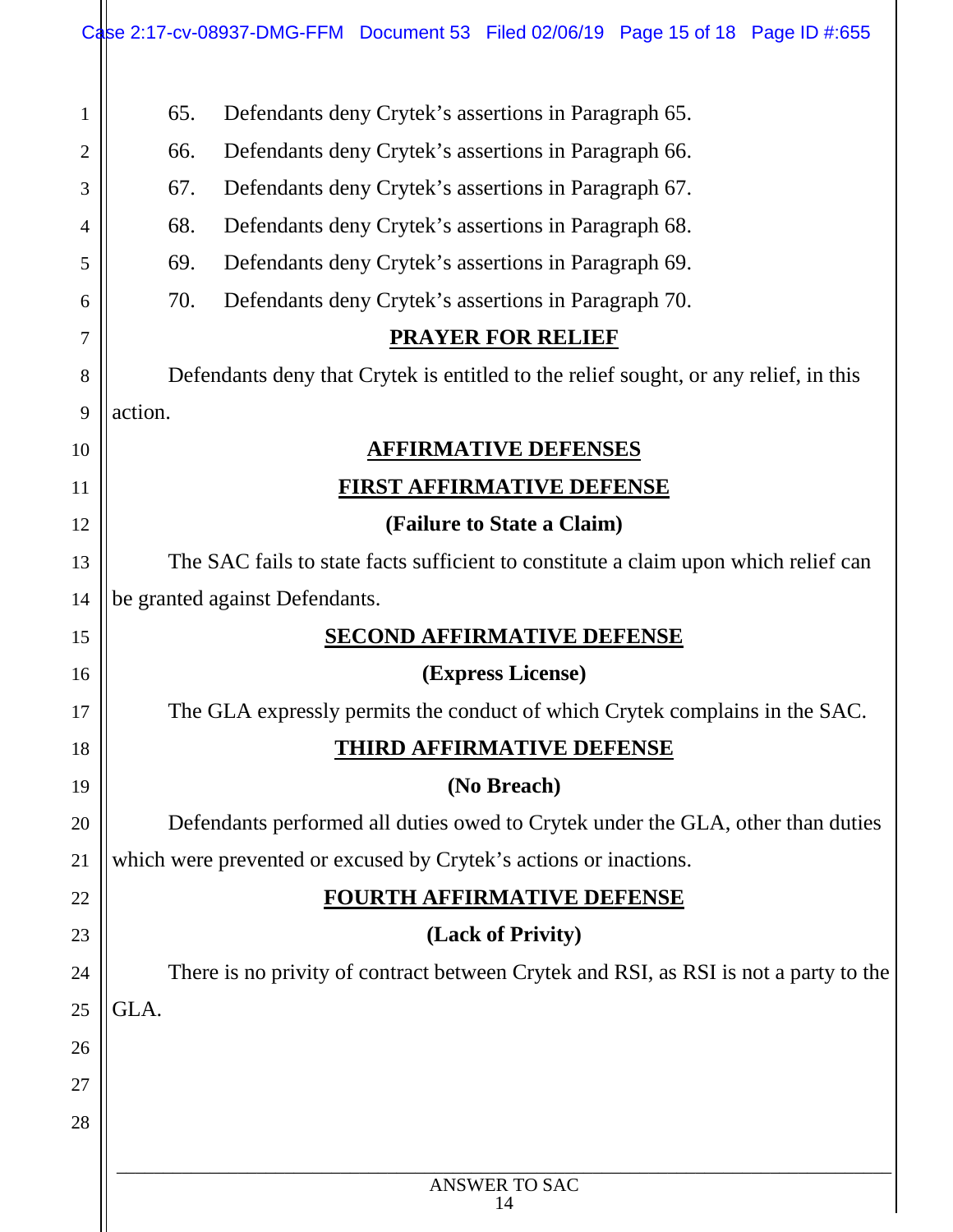| <u>FIFTH AFFIRMATIVE DEFENSE</u><br>1<br>(Prevention of Performance)<br>$\overline{2}$<br>Crytek prevented Defendants from performing under the GLA by refusing to<br>3<br>4<br>the GLA.<br>5<br><b>SIXTH AFFIRMATIVE DEFENSE</b><br>6<br>(Non-intentional Breach)<br>7<br>To the extent Defendants are determined to have breached any provision of the<br>8<br>GLA, any such breach was not intentional and therefore no damages are recoverable<br>9<br>under Section 6.1.4 of the GLA.<br>10<br><b>SEVENTH AFFIRMATIVE DEFENSE</b><br>11<br>(Implied Condition)<br>12<br>Defendants' obligation to display Crytek's copyright and trademark notices in<br>13<br>14<br>15<br>in "Star Citizen" and/or "Squadron 42."<br>16<br><u>EIGHTH AFFIRMATIVE DEFENSE</u><br>17<br>(Copyright Preemption)<br>18<br>19<br>by the federal Copyright Act, 17 U.S.C. §§ 101 et seq.<br>20<br><u>NINTH AFFIRMATIVE DEFENSE</u><br>21<br>(Fair Use)<br>22<br>23<br>17 U.S.C. § 107.<br>24<br>25<br>26<br>27<br>28<br>ANSWER TO SAC | Case 2:17-cv-08937-DMG-FFM Document 53 Filed 02/06/19 Page 16 of 18 Page ID #:656          |  |  |  |  |
|-----------------------------------------------------------------------------------------------------------------------------------------------------------------------------------------------------------------------------------------------------------------------------------------------------------------------------------------------------------------------------------------------------------------------------------------------------------------------------------------------------------------------------------------------------------------------------------------------------------------------------------------------------------------------------------------------------------------------------------------------------------------------------------------------------------------------------------------------------------------------------------------------------------------------------------------------------------------------------------------------------------------------|--------------------------------------------------------------------------------------------|--|--|--|--|
|                                                                                                                                                                                                                                                                                                                                                                                                                                                                                                                                                                                                                                                                                                                                                                                                                                                                                                                                                                                                                       |                                                                                            |  |  |  |  |
|                                                                                                                                                                                                                                                                                                                                                                                                                                                                                                                                                                                                                                                                                                                                                                                                                                                                                                                                                                                                                       |                                                                                            |  |  |  |  |
|                                                                                                                                                                                                                                                                                                                                                                                                                                                                                                                                                                                                                                                                                                                                                                                                                                                                                                                                                                                                                       |                                                                                            |  |  |  |  |
|                                                                                                                                                                                                                                                                                                                                                                                                                                                                                                                                                                                                                                                                                                                                                                                                                                                                                                                                                                                                                       |                                                                                            |  |  |  |  |
|                                                                                                                                                                                                                                                                                                                                                                                                                                                                                                                                                                                                                                                                                                                                                                                                                                                                                                                                                                                                                       | accept Defendants' tender of its "bug fixes and optimizations" to CryEngine pursuant to    |  |  |  |  |
|                                                                                                                                                                                                                                                                                                                                                                                                                                                                                                                                                                                                                                                                                                                                                                                                                                                                                                                                                                                                                       |                                                                                            |  |  |  |  |
|                                                                                                                                                                                                                                                                                                                                                                                                                                                                                                                                                                                                                                                                                                                                                                                                                                                                                                                                                                                                                       |                                                                                            |  |  |  |  |
|                                                                                                                                                                                                                                                                                                                                                                                                                                                                                                                                                                                                                                                                                                                                                                                                                                                                                                                                                                                                                       |                                                                                            |  |  |  |  |
|                                                                                                                                                                                                                                                                                                                                                                                                                                                                                                                                                                                                                                                                                                                                                                                                                                                                                                                                                                                                                       |                                                                                            |  |  |  |  |
|                                                                                                                                                                                                                                                                                                                                                                                                                                                                                                                                                                                                                                                                                                                                                                                                                                                                                                                                                                                                                       |                                                                                            |  |  |  |  |
|                                                                                                                                                                                                                                                                                                                                                                                                                                                                                                                                                                                                                                                                                                                                                                                                                                                                                                                                                                                                                       |                                                                                            |  |  |  |  |
|                                                                                                                                                                                                                                                                                                                                                                                                                                                                                                                                                                                                                                                                                                                                                                                                                                                                                                                                                                                                                       |                                                                                            |  |  |  |  |
|                                                                                                                                                                                                                                                                                                                                                                                                                                                                                                                                                                                                                                                                                                                                                                                                                                                                                                                                                                                                                       |                                                                                            |  |  |  |  |
|                                                                                                                                                                                                                                                                                                                                                                                                                                                                                                                                                                                                                                                                                                                                                                                                                                                                                                                                                                                                                       |                                                                                            |  |  |  |  |
|                                                                                                                                                                                                                                                                                                                                                                                                                                                                                                                                                                                                                                                                                                                                                                                                                                                                                                                                                                                                                       | "Star Citizen" and its related space fighter game "Squadron 42" or their related marketing |  |  |  |  |
|                                                                                                                                                                                                                                                                                                                                                                                                                                                                                                                                                                                                                                                                                                                                                                                                                                                                                                                                                                                                                       | materials is subject to the implied condition that Defendants are actually using CryEngine |  |  |  |  |
|                                                                                                                                                                                                                                                                                                                                                                                                                                                                                                                                                                                                                                                                                                                                                                                                                                                                                                                                                                                                                       |                                                                                            |  |  |  |  |
|                                                                                                                                                                                                                                                                                                                                                                                                                                                                                                                                                                                                                                                                                                                                                                                                                                                                                                                                                                                                                       |                                                                                            |  |  |  |  |
|                                                                                                                                                                                                                                                                                                                                                                                                                                                                                                                                                                                                                                                                                                                                                                                                                                                                                                                                                                                                                       |                                                                                            |  |  |  |  |
|                                                                                                                                                                                                                                                                                                                                                                                                                                                                                                                                                                                                                                                                                                                                                                                                                                                                                                                                                                                                                       | Crytek's state law claims for breach of contract are preempted, in whole or in part,       |  |  |  |  |
|                                                                                                                                                                                                                                                                                                                                                                                                                                                                                                                                                                                                                                                                                                                                                                                                                                                                                                                                                                                                                       |                                                                                            |  |  |  |  |
|                                                                                                                                                                                                                                                                                                                                                                                                                                                                                                                                                                                                                                                                                                                                                                                                                                                                                                                                                                                                                       |                                                                                            |  |  |  |  |
|                                                                                                                                                                                                                                                                                                                                                                                                                                                                                                                                                                                                                                                                                                                                                                                                                                                                                                                                                                                                                       |                                                                                            |  |  |  |  |
|                                                                                                                                                                                                                                                                                                                                                                                                                                                                                                                                                                                                                                                                                                                                                                                                                                                                                                                                                                                                                       | Crytek's copyright claims are barred, in whole or in part, by the fair use doctrine,       |  |  |  |  |
|                                                                                                                                                                                                                                                                                                                                                                                                                                                                                                                                                                                                                                                                                                                                                                                                                                                                                                                                                                                                                       |                                                                                            |  |  |  |  |
|                                                                                                                                                                                                                                                                                                                                                                                                                                                                                                                                                                                                                                                                                                                                                                                                                                                                                                                                                                                                                       |                                                                                            |  |  |  |  |
|                                                                                                                                                                                                                                                                                                                                                                                                                                                                                                                                                                                                                                                                                                                                                                                                                                                                                                                                                                                                                       |                                                                                            |  |  |  |  |
|                                                                                                                                                                                                                                                                                                                                                                                                                                                                                                                                                                                                                                                                                                                                                                                                                                                                                                                                                                                                                       |                                                                                            |  |  |  |  |
|                                                                                                                                                                                                                                                                                                                                                                                                                                                                                                                                                                                                                                                                                                                                                                                                                                                                                                                                                                                                                       |                                                                                            |  |  |  |  |
|                                                                                                                                                                                                                                                                                                                                                                                                                                                                                                                                                                                                                                                                                                                                                                                                                                                                                                                                                                                                                       |                                                                                            |  |  |  |  |
|                                                                                                                                                                                                                                                                                                                                                                                                                                                                                                                                                                                                                                                                                                                                                                                                                                                                                                                                                                                                                       | 15                                                                                         |  |  |  |  |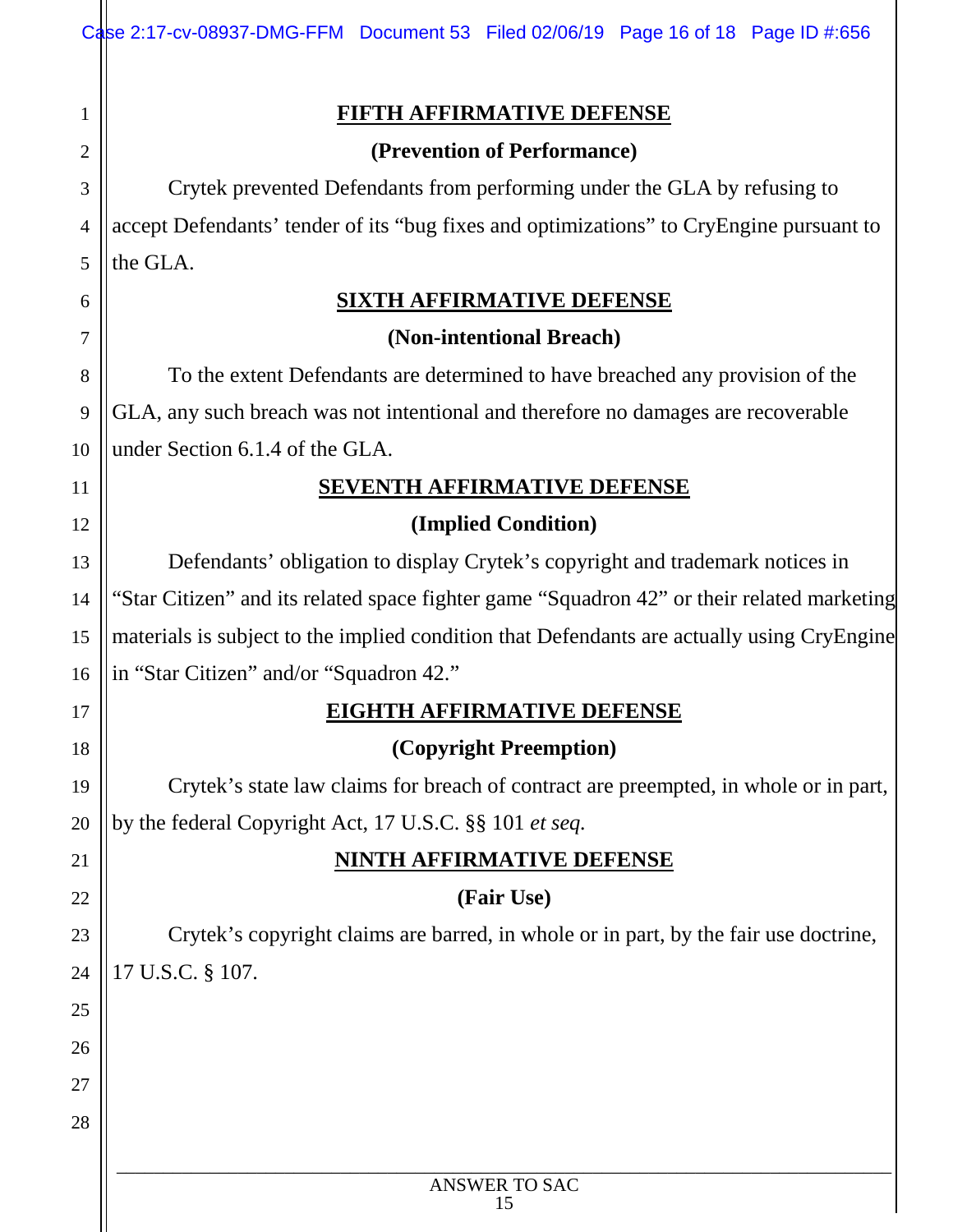|                | Case 2:17-cv-08937-DMG-FFM Document 53 Filed 02/06/19 Page 17 of 18 Page ID #:657           |
|----------------|---------------------------------------------------------------------------------------------|
|                | <b>TENTH AFFIRMATIVE DEFENSE</b>                                                            |
| $\overline{c}$ | (Failure to Register)                                                                       |
| 3              | Crytek has failed to register the copyrights in one or more of the versions of the          |
| 4              | CryEngine computer program it alleges Defendants infringed and thus is not permitted to     |
| 5              | file this suit or maintain this action as to those unregistered works.                      |
| 6              | <b>ELEVENTH AFFIRMATIVE DEFENSE</b>                                                         |
| 7              | (Invalid Subject Matter)                                                                    |
| 8              | To the extent that parts of CryEngine, Crytek's purported copyrighted work,                 |
| 9              | constitute facts, ideas, or scenes-à-faire, such parts lack copyright protection and cannot |
| 10             | form the basis of a copyright infringement claim against Defendants.                        |
| 11             | <b>TWELFTH AFFIRMATIVE DEFENSE</b>                                                          |
| 12             | (Merger Doctrine)                                                                           |
| 13             | Crytek's copyright claims are barred, in whole or in part, by the merger doctrine.          |
| 14             | <u>THIRTEENTH AFFIRMATIVE DEFENSE</u>                                                       |
| 15             | <i>(De Minimis Use Doctrine)</i>                                                            |
| 16             | Crytek's copyright claims are barred, in whole or in part, by the <i>de minimis</i> use     |
| 17             |                                                                                             |
|                | doctrine.                                                                                   |
| 18             | <u>FOURTEENTH AFFIRMATIVE DEFENSE</u>                                                       |
| 19             | (No Statutory Damages or Attorney's Fees)                                                   |
| 20             | Crytek is barred by 17 U.S.C. § 412 from claiming statutory damages or attorney's           |
| 21             | fees under the Copyright Act because all alleged acts of infringement began before first    |
| 22             | registration of Crytek's copyrighted work.                                                  |
| 23             | <u>IFTEENTH AFFIRMATIVE DEFENSE</u>                                                         |
| 24             | (Failure to Mitigate Damages)                                                               |
| 25             | Crytek has failed to take reasonable steps to reduce or minimize its alleged                |
| 26             | damages.                                                                                    |
| 27             |                                                                                             |
| 28             |                                                                                             |
|                | ANSWER TO SAC                                                                               |